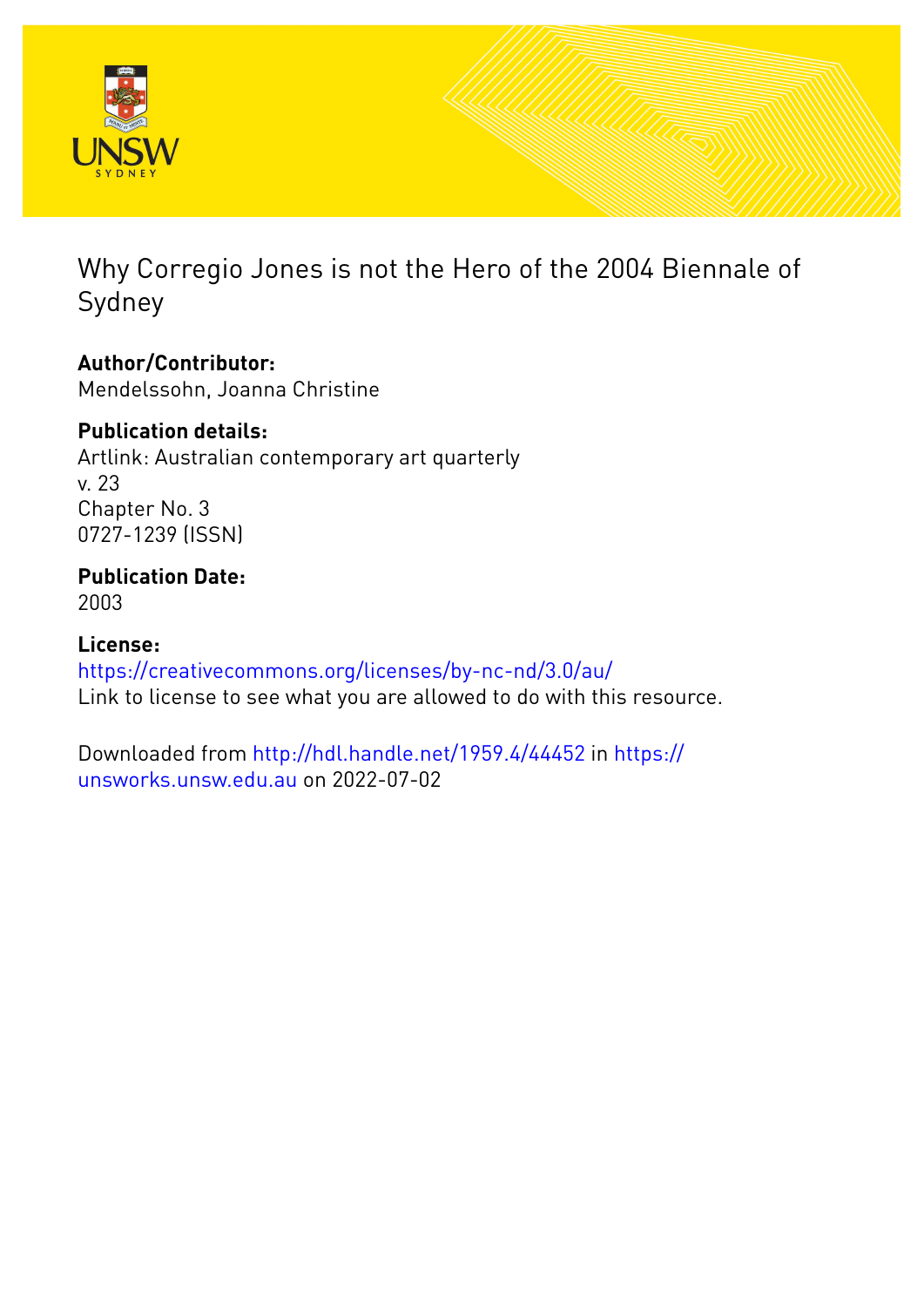

## Why correggio jones is not (Joanna Mendelssohn) the hero of the 2004 biennale of Sydney.

In 1979 the late Ian Burn wrote of the archetypal derivative Australian artist as 'Correggio Jones: The Hero of the Sydney Biennale'.' Burn's critique was one of many as the arts community noted the many self-serving echoes of international practice that typified the way that old dishes from successive Venice Biennales were served up afresh in the Sydney events. Much of Burn's criticism rang true for the Biennales that came to Sydney throughout the 1980s, 90s and into the new century.

Some have been adventurous in a shambolic way, like Tony Bond's The Boundary Rider of 1992, which dragged in every conceivable flavour of popular avant-gardism in an exhibition that did not know how to end. Others had a mixed success, and then there was the total disaster in 1996 when Lynne Cooke presented a tired rework of New York taste with the bizarre title Jurassic Technologies Revenant.

There has been one remarkable success in Biennales of the past - Nick Waterlow's From the Southern Cross of 1988, an exhibition which encapsulated the rhythms of a country that seemed on the verge of critically examining its own sense of self. But until now no Biennale has looked beyond the arts community in the terms that Burn so eloquently argued:

We have to value our experiences over these abstracted experiences with which we are constantly encouraged to identify. We have to learn to express our experiences in terms of the real conditions in which they occur. That is, we have to acknowledge the actual circumstances and contradictions which our experiences embody, on both a personal and a social level.

Isabel Carlos, as Artistic Director of the 2004 exhibition, is establishing a model that both addresses Burn's plea and at the same time brings a new intellectual rigour to public displays of contemporary art. Carlos is aware that she is different from previous directors in that she is female and Portuguese. As with previous directors she has cultural links with the New World, but in her case it is South America, rather than North, and her closest cultural connection is with Brazil, not the USA. In stating her intellectual position Carlos goes straight to the nub. For her art is about perception, understanding, empathy - and all the paradoxes that create truth.

Copyright of Full Text rests with the original copyright owner and, except as permitted under the Copyright Act 1968, copying this copyright material is prohibited without the permission of the owner or its exclusive licensee or agent or by way of a licence from Copyright Agency Limited. For information about such licences contact Copyright Agency Limited on (02) 93947600 (ph) or (02) 93947601  $(\text{tax})$ 

The title of the Biennale Of Reason and Emotion appears at first to be about opposites, and one of the ideas that Carlos wishes to explore is the concept of 'south' in a world dominated by the culture of the 'north'.

10MO

You know we always connect the emotions with the South? You know the South is always the emotional, the personable, the lazy too,' she says.'

But here is the paradox. Australia is physically located in the counter-cultural, supposedly emotional, south, but has taken to itself the ethos of the harsh, apparently rational, north.

'So it's really playing with geography, and what I really want is to create a Biennale that works on the borders of the perception and on artworks that change our way of seeing the world around us.'

This is where she has broken ranks with all her predecessors and why Isabel Carlos' Biennale of Sydney looks like being an exhibition like no other.

Those words, 'reason' and 'emotion' are not about opposites, but connections. The title of the exhibition, and indeed much of its content is a homage to the Portuguese-born neurologist and philosopher, Antonio Damasio. His book, Descartes' Error: Emotion, Reason and the Human Brain, has radically changed the discourse on perception and brain damage<sup>4</sup>.

When there is damage in the emotional part of the brain you are not able any more to distinguish for example, the pleasures or the pain, the fear or so on,' Carlos says. You are unable to be choosing, and thinking is about choosing. So Reason and Emotion is therefore one unity and not two separate things. The error of Descartes was to say: 'I think therefore I am'. You know what every one learns in school about Descartes? And in fact what we'll say, we must say, is: Theel therefore I am', Because the emotional is like the first step of our intelligence, and we have an emotional brain,'

Much of the art therefore explores the very question of the nature of reality. This too is a reason for looking beyond the usual suspects of international exhibitions and choosing instead artists with a more introspective sensibility. One of the key figures in the exhibition is fellow Portuguese artist, Helena Almeida, whose photographs question the very nature of reality and illusion, and show the connections between the two.

With Carlos, a sense of connectedness is essential to the experience of art. Reason must dwell with emotion in order to make sense, and theory cannot be disconnected from art. For those who remember the disastrous Bicnnale of Ideas from the mid-1990s, there is relief in hearing Carlos' belief in the interconnectedness between art and writing about it.

'What I feel is that many times there is a missing link of a direct contact with artwork and that is because of the distance. What I see many times is that I read beautiful essays about an artwork and I feel in fact that the writer has never in fact spent enough time watching. So you know one